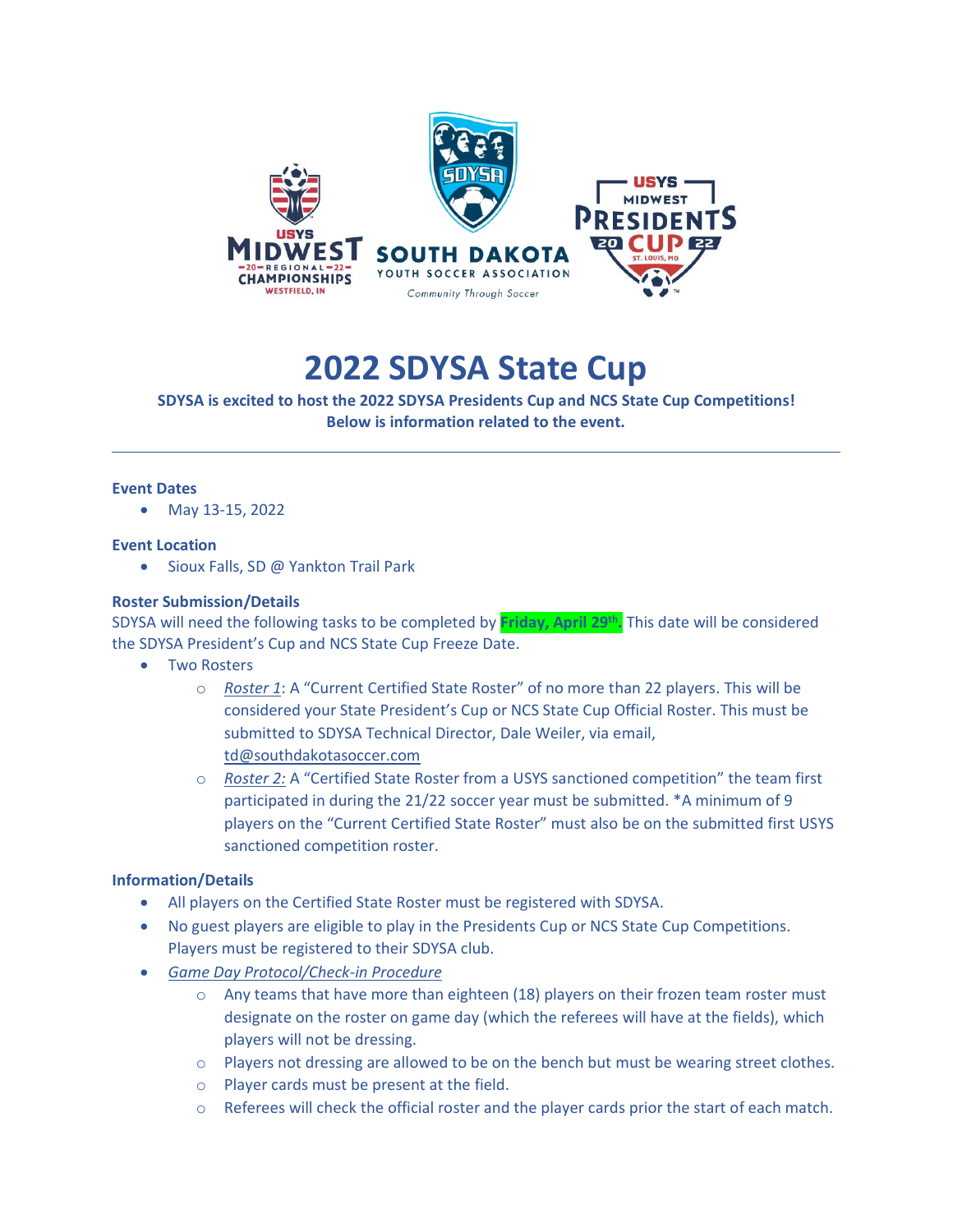- $\circ$  Players who do not dress in a game (not a part of the 18) are eligible to dress in other Presidents Cup games during the state competition.
- $\circ$  Each player participating must have a unique player number on their jersey, use of tape or other temporary numbers is not allowed.
- o There is no formal check-in for the event.
- o Bench/coach personnel must be on the official frozen roster and cannot exceed more than four people. Only those bench/coach personnel on the official roster will be allowed to sit on team bench during competition.

#### **Performance Bond**

• The Performance Bond is \$100 per team. This is due from each club on **Friday, April 29 th (**i.e., # of Teams x \$100). There should be a check made out to South Dakota Youth Soccer Association and mailed to…

*SDYSA PO BOX 1166 Sioux Falls, SD 57101*

#### SDYSA Policies and Procedures

#### Article IV – Section E

If notice of a registered team dropping from the NCS State Cup or President's Cup Competitions occurs on or after 14 days prior to either competition, said team will be assessed a fine of \$500 per game missed in the event. A review of the circumstances behind the team dropping will be reviewed by the Competitive Committee (SDYSA Technical & Executive Director, SDYSA Competitive Director, SDYSA Director of Player Development, East River Representative, West River Representative). If a member of this Committee is a member of the Club being reviewed they would be replaced by another SDYSA Board Member. If necessary, future participation in SDYSA sanctioned events may be impacted. The fined team's association can submit an appeal per the SDYSA Disciplinary Policy, Section 3A of the SDYSA Bylaws

### **SDYSA State Event Fees**

- All clubs will be billed post event.
	- o Half the referee game fees per game played (split between teams)
	- o Referee assignor/travel/per diem fees
	- o \$75.00 per team administrative & hosting fee

#### **Regional Event Fees**

- Teams moving on to the Regional events…
	- o The 2022 Midwest Regional Presidents Cup Per Team Fee is TBD. Each year this fluctuates based on USYS policy and event location. Generally, the event ranges between \$1,600 - \$2,000 per team. Once determined SDYSA will connect with each club winner to inform them of this cost and process of payment.
	- o The 2022 NCS Midwest Regional Championships fee is TBD. Each year this fluctuates based again on USYS policy and event location. Generally, the event ranges between \$1,800-\$2,000 per team. Once determined SDYSA will connect with each club winner to inform them of this cost and process for payment.